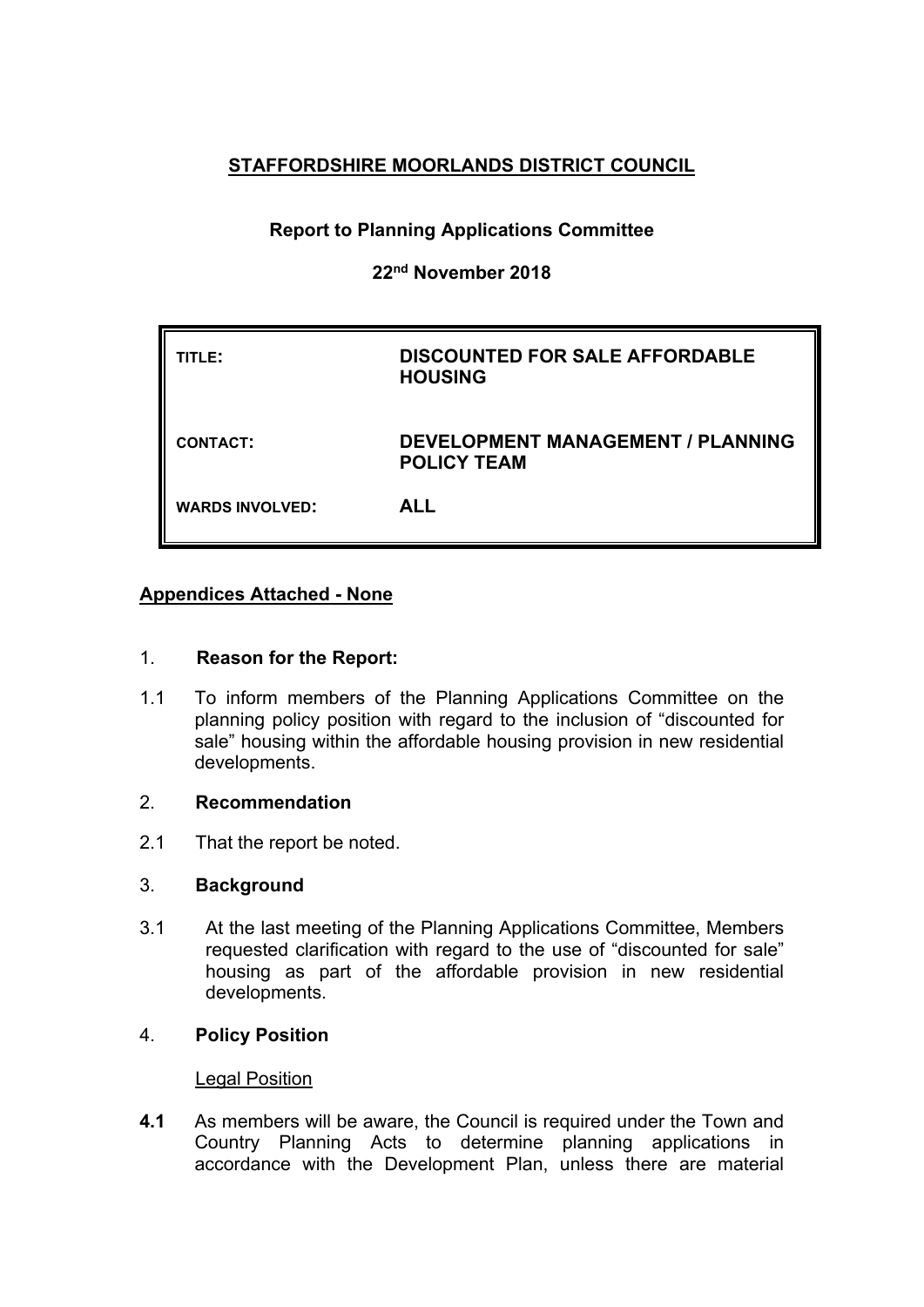considerations which indicate otherwise. Therefore the starting point for the consideration of affordable housing provision is the Development Plan, which in the case of SMDC is the adopted Core Strategy.

Development Plan Policy - Core Strategy

4.2 Policy H2 of the adopted Core Strategy states the following in relation to the mix of affordable housing:

*"Unless circumstances dictate otherwise and in agreement with the Council, 70% of all affordable dwellings provided on each site should be social rented housing with the remainder being intermediate housing."*

#### Material Considerations – National Planning Policy Framework

- 4.3 The revised National Planning Policy Framework was published in July 2018. The National Planning Policy Framework sets out the Government's planning policies for England and how these should be applied1. It provides a framework within which locally-prepared plans for housing and other development can be produced. The National Planning Policy Framework must be taken into account in preparing the development plan, and is a material consideration in planning decisions. Planning policies and decisions must also reflect relevant international obligations and statutory requirements.
- 4.4 The newly adopted Framework has made a number of changes in respect of Affordable Housing from it's 2012 predecessor. The old NPPF did not make reference specifically to Discounted for Sale Housing but did refer to "Intermediate housing" which was defined as housing:

*"for sale and rent provided at a cost above social rent, but below market levels subject to the criteria in the Affordable Housing definition above. These can include shared equity (shared ownership and equity loans), other low cost homes for sale and intermediate rent, but not affordable rented housing."*

- 4.5 The new Framework has replaced the reference to "intermediate housing with an explicit reference to discounted market sales housing in its definition of affordable housing.
- 4.6 The new Framework also now includes Starter Homes within the definition of affordable housing. These are defined in the Housing and Planning Act 2016 as new dwellings available to first time buyers between the ages of 23 and 40, sold at a discount of at least 20% of market value.

Emerging Local Plan Policy.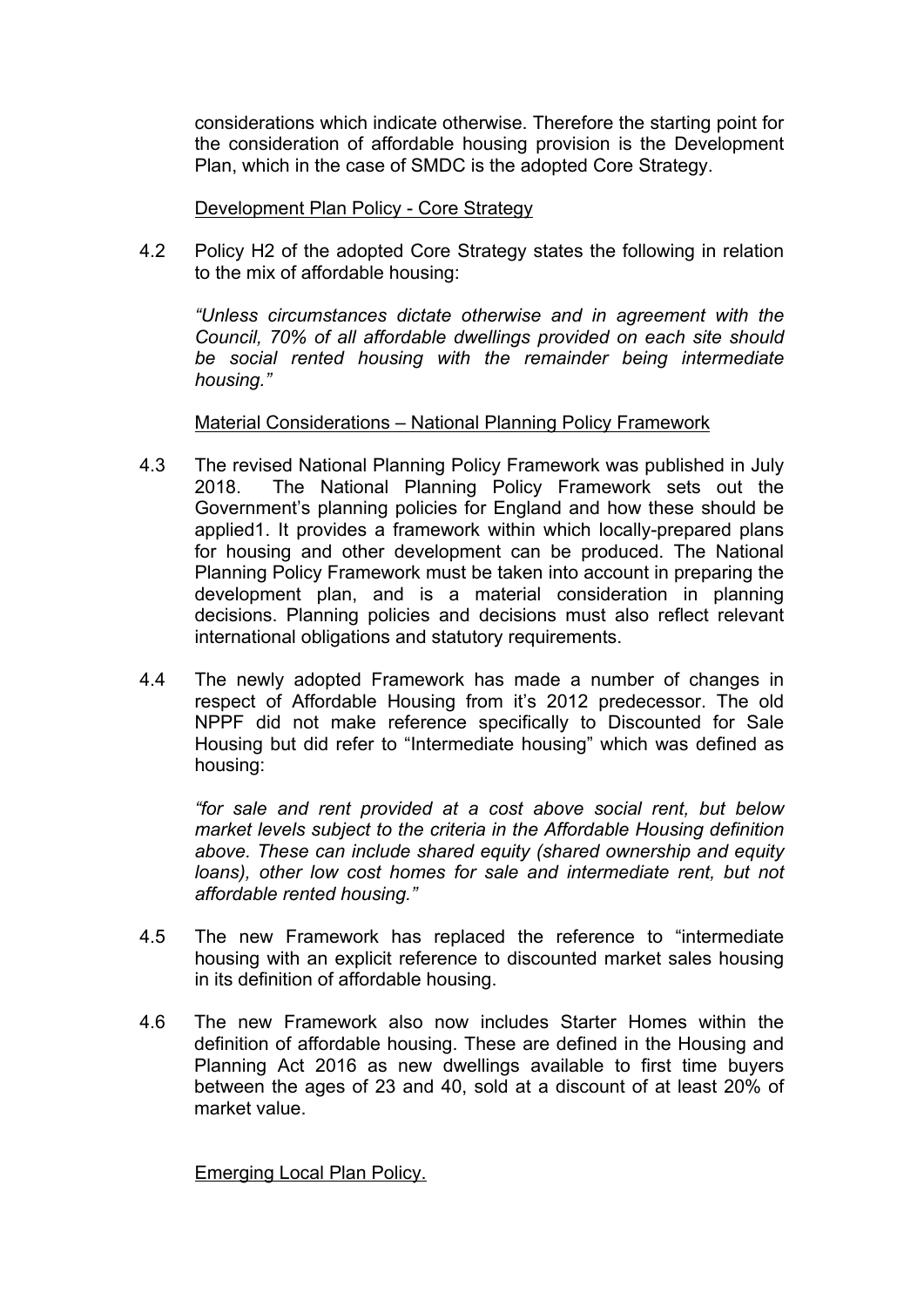- 4.7 The Council is currently in the process of preparing a new Local Plan for the Staffordshire Moorlands.
- 4.8 The Council agreed to publish the Local Plan Submission Version for representations in February 2018. At this point, the Council agreed that the Local Plan was "sound". Formal representations were then invited from residents, businesses and other stakeholders to provide them with the opportunity to support or challenge the soundness or legal compliance of the Local Plan. This stage in the process followed three previous public consultations since 2015 which had informed the preparation of the Local Plan alongside a comprehensive evidence base.
- 4.9 In June 2018, the Council subsequently agreed to submit the Local Plan Submission Version to the Secretary of State for examination. An examination in public is now underway in order to determine whether the Local Plan is sound and legally compliant. Subject to the findings of the appointed inspector, the Local Plan is expected to be adopted in the Spring of 2019. At this point, it will supersede the adopted Core Strategy and become part of the statutory development plan for the District. With regard to Affordable Housing, Policy H3 of the Local Plan Submission Version proposes to amend the mix of affordable housing by decreasing the percentage of rented accommodation. As the policy is subject to the ongoing Local Plan examination and outstanding objections, it can currently only be given limited weight. It states:

*"Unless circumstances dictate otherwise and in agreement with the Council, 60% of all affordable dwellings provided on each site will be social / affordable rented housing with the remaining 40% being intermediate / starter homes"*

- 4.10 This mix of housing corresponds with the recommendations of the Strategic Housing Market Assessment (2014) and Update (2017) which were commissioned by the Council to identify the level and type of housing required in the District.
- 4.11 Accordingly, both the adopted Core Strategy and emerging Local Plan provide the opportunity to accommodate dwellings for sale below open market value through starter homes and intermediate housing.
- 4.12 Furthermore, policy in the adopted Core Strategy and emerging Local Plan allows consideration of viability and deliverability in determining the level and mix of affordable housing.
- 4.13 However the Council's Housing Officer has commented that an area of concern is that Discounted for Sale units do not meet the needs of households on our housing register . Households who are on benefits